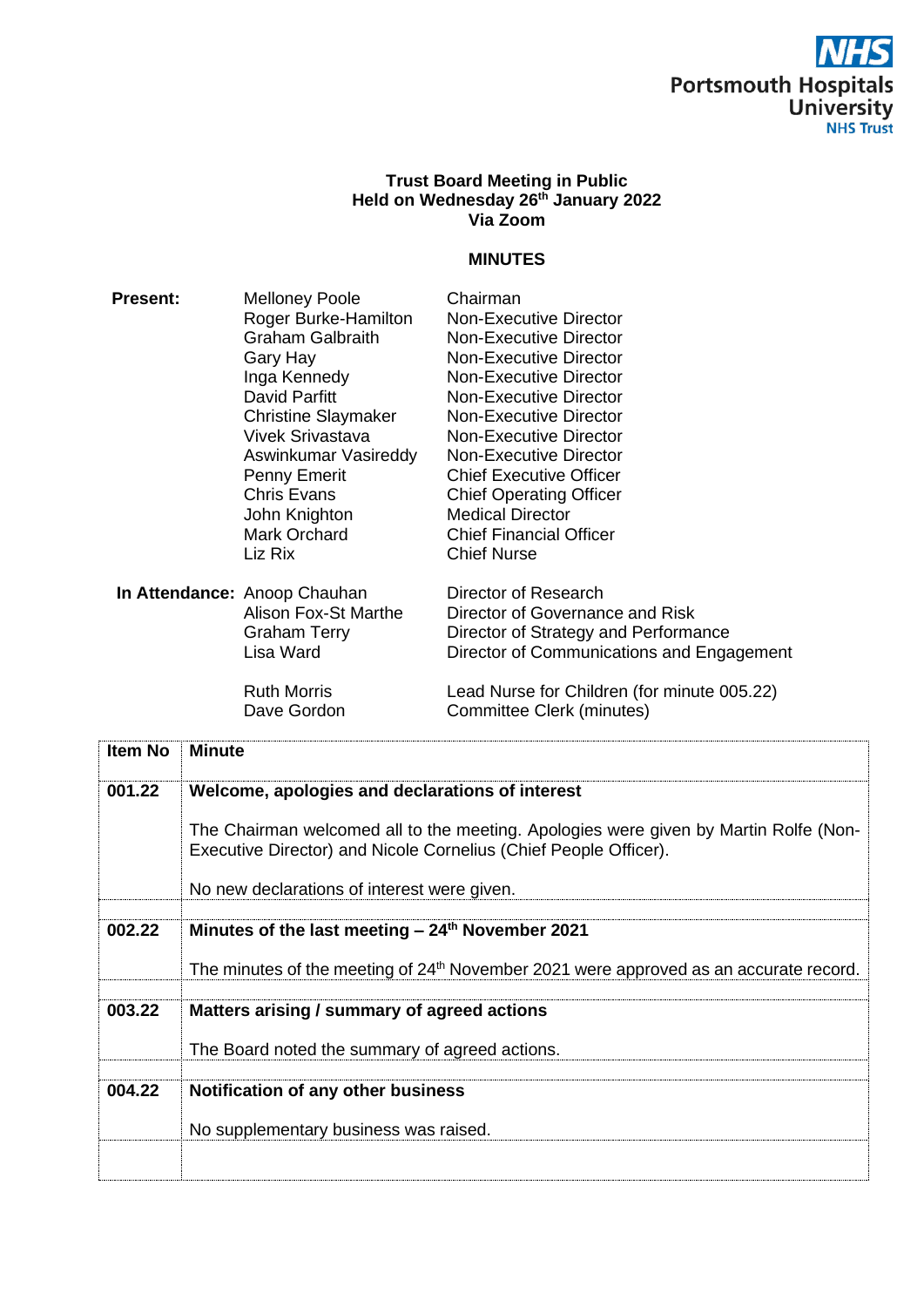| 005.22 | <b>Patient story</b>                                                                                                                                                                                                                                                                                                                                                                                                                                                                                                                                                                                                                                                                                                                                                                                                                                                                                                                                                                                                                                                                                                                                                                                                                                                |
|--------|---------------------------------------------------------------------------------------------------------------------------------------------------------------------------------------------------------------------------------------------------------------------------------------------------------------------------------------------------------------------------------------------------------------------------------------------------------------------------------------------------------------------------------------------------------------------------------------------------------------------------------------------------------------------------------------------------------------------------------------------------------------------------------------------------------------------------------------------------------------------------------------------------------------------------------------------------------------------------------------------------------------------------------------------------------------------------------------------------------------------------------------------------------------------------------------------------------------------------------------------------------------------|
|        | The Chief Nurse introduced the Lead Nurse for Children. The story she recounted related<br>to a 16-year-old patient at Queen Alexandra Hospital who was diagnosed with Hodgkin<br>lymphoma in 2019. Her initial treatment concluded in March 2020, but then the condition<br>returned six months later. She also received care from University Hospital Southampton<br>NHS Foundation Trust given their status as a tertiary provider for this area. The Shared<br>Care Team had taken a lead role in co-ordinating this care, with her transfer to Portsmouth<br>on a permanent basis being completed in August 2021.                                                                                                                                                                                                                                                                                                                                                                                                                                                                                                                                                                                                                                              |
|        | Her story had a primary focus on the importance of compassionate care. The patient had<br>appreciated the option of using Portsmouth as a centre to receive treatment given the<br>distance involved in any travel to Southampton. This had also enabled her family to<br>provide additional support during her care. The efforts of her therapists had been central<br>to her improvement, with an extension of this service to those who attended the hospital<br>at short notice under consideration. In particular, the music and play therapy provided via<br>the charity had assisted the patient. A further key theme in the patient's story had been<br>the importance of staff recognising the concerns and fears faced by those receiving care.<br>Whilst the matters involved may be part of their routine duties, the fact that they were often<br>being faced for the first time by those receiving treatment or their families required<br>recognition. This should also be used to shape and inform interactions within the hospital.<br>Making time for patients was vital in this approach, with the Medical Director noting that<br>efforts to talk to patients were important as a sign of care and had a notable impact on<br>their experience. |
|        | The Chief Nurse highlighted the ability of staff to dedicate themselves to the patient despite<br>the operational pressures being experienced during the pandemic. The 16-year-old's<br>mother had made special reference to the fact that her child was the focus of attention<br>when being offered treatment. The maintenance of safe visiting arrangements in the<br>context of COVID-19, which respected infection prevention but allowed family contact, had<br>been valued.                                                                                                                                                                                                                                                                                                                                                                                                                                                                                                                                                                                                                                                                                                                                                                                  |
|        | Gary Hay asked for staff training to include clear reference to the importance of<br>compassionate care. The Lead Nurse for Children replied that this was already present in<br>the package for her team; however, its prominence as a theme could be raised. The<br>benefits for outcomes of ensuring that patients remained stimulated, engaged and active<br>(as well as experience whilst at hospital) may be stressed as part of this.<br>The Board noted the presentation.                                                                                                                                                                                                                                                                                                                                                                                                                                                                                                                                                                                                                                                                                                                                                                                   |
|        |                                                                                                                                                                                                                                                                                                                                                                                                                                                                                                                                                                                                                                                                                                                                                                                                                                                                                                                                                                                                                                                                                                                                                                                                                                                                     |
| 006.22 | <b>Chairman's opening remarks</b>                                                                                                                                                                                                                                                                                                                                                                                                                                                                                                                                                                                                                                                                                                                                                                                                                                                                                                                                                                                                                                                                                                                                                                                                                                   |
|        | The Chairman commended the resilience of the staff at the Trust and the Executive Team<br>in meeting a series of recent challenges, both expected and unanticipated. This required<br>a culture of learning from the experiences and putting the lessons into immediate effect,<br>even when operating under continuous pressure. It also meant that planning needed to<br>be flexible to accommodate any improvised activity necessitated by unforeseen incidents<br>or trends. One example of this had been the preparations made for the Omicron variant<br>of COVID-19 in the absence of key information regarding its transmissibility or severity.                                                                                                                                                                                                                                                                                                                                                                                                                                                                                                                                                                                                            |
|        | The need to meet national and regional expectations, whilst conveying the relevant<br>information on these matters in a manner which could be actioned by staff, had been borne<br>in mind throughout. However, the Trust had also managed not to lose its focus on the level<br>of care offered to patients during this period. These themes would form the basis for<br>discussions at this Board meeting.                                                                                                                                                                                                                                                                                                                                                                                                                                                                                                                                                                                                                                                                                                                                                                                                                                                        |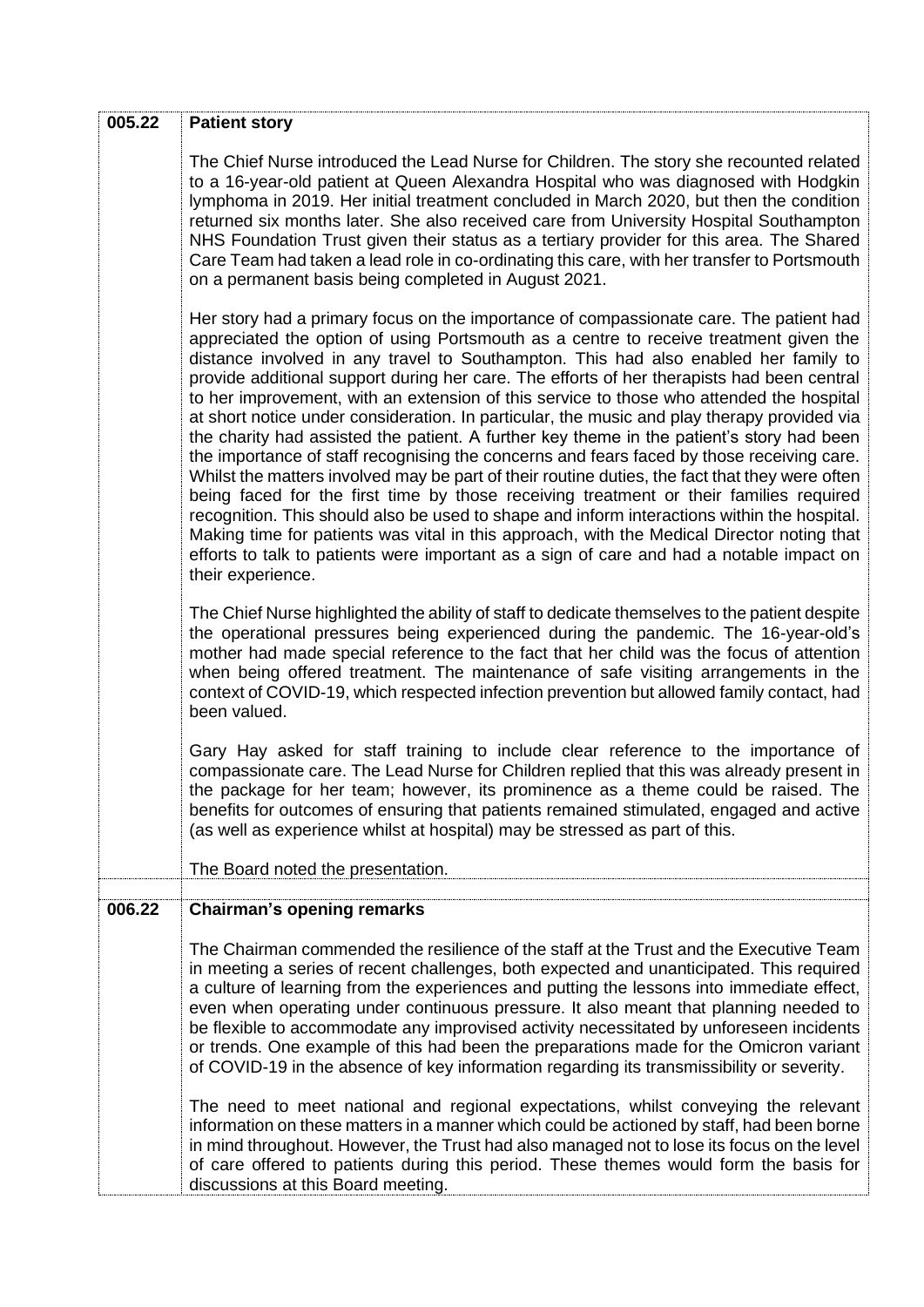| 007.22 | <b>Chief Executive's Report</b>                                                                                                                                                                                                                                                                                                                                                                                                                                                                                                                                                                                                                                                                               |
|--------|---------------------------------------------------------------------------------------------------------------------------------------------------------------------------------------------------------------------------------------------------------------------------------------------------------------------------------------------------------------------------------------------------------------------------------------------------------------------------------------------------------------------------------------------------------------------------------------------------------------------------------------------------------------------------------------------------------------|
|        | The Chief Executive Officer commented on the following matters:                                                                                                                                                                                                                                                                                                                                                                                                                                                                                                                                                                                                                                               |
|        | Urgent care performance: the innovations discussed at the previous Board meeting were<br>now fully operational at the Trust. The next stage involved their complete integration into<br>service delivery, ensuring that the intended benefits from the additional capacity and<br>processes were realised in full. Emergency Department processes were being reviewed<br>as part of this, with Same Day Emergency Care a central element. This was with the<br>primary objective of avoiding unnecessary admissions, thereby improving patient flow<br>within the hospital.                                                                                                                                   |
|        | Support for the discharge of patients was being increased as a further aspect of reducing<br>overall bed occupancy. The focus and commitment on this area from the Executive Team<br>and across divisional leadership were strong.                                                                                                                                                                                                                                                                                                                                                                                                                                                                            |
|        | Clinical risks faced by the Trust: as well as the operational pressures mentioned above,<br>the Chief Executive Officer had identified continued uncertainty relating to COVID-19 as<br>a key risk. Occupancy from patients with the virus would be discussed in detail under<br>minute 008.22. The impact of this on the hospital and its ability to meet demand as a result<br>required thorough consideration in service planning and delivery.                                                                                                                                                                                                                                                            |
|        | To support this, the offer to staff was being prioritised given the importance of employees'<br>wellbeing. The efforts being made by employees across the Trust were acknowledged and<br>required an appropriate response from leaders. In addition, planning for the future<br>workforce was being undertaken to ensure that staffing reflected the needs of the local<br>population over coming years. As well as numbers of personnel required, the skills mix<br>involved in provision was being assessed.                                                                                                                                                                                                |
|        | Despite these day-to-day concerns, the leadership had also placed significant emphasis<br>on the development of the Trust's strategy. This would be considered in depth under<br>minute 009.22, whilst the partnership with the University of Portsmouth was to be<br>discussed as part of minute 011.22. The improvement culture within the workforce and the<br>Culture Change programme in operation at the Trust were central in this regard.                                                                                                                                                                                                                                                             |
|        | The Board accepted the Chief Executive Officer's report.                                                                                                                                                                                                                                                                                                                                                                                                                                                                                                                                                                                                                                                      |
| 008.22 | <b>Operating context</b>                                                                                                                                                                                                                                                                                                                                                                                                                                                                                                                                                                                                                                                                                      |
|        | The Chief Operating Officer outlined the current position at the hospital, with 116 COVID-<br>positive patients on site at the time of this meeting. Out of these, eight were presently<br>receiving intensive care; this was out of a total of 26 patients receiving such treatment.<br>This meant that critical care was using additional capacity beyond its standard footprint.<br>The number of patients with the virus on site had risen since the previous Board meeting,<br>reflecting increased local prevalence rates. However, it was noted that these had<br>decreased recently, with the rate standing at just over 900 / 100,000 having been more<br>than 1,500 / 100,000 two weeks previously. |
|        | Demand for both urgent care and elective services remained high, with walk in<br>attendances and ambulance conveyances having peaked around the Christmas and New<br>Year period. The increased capacity and new models of care reported under minute<br>007.22 had supported the Trust's response to this during the recent winter period. This<br>had reduced occupancy, although this had remained above 97% and required further<br>effort to continue the downward trend.                                                                                                                                                                                                                                |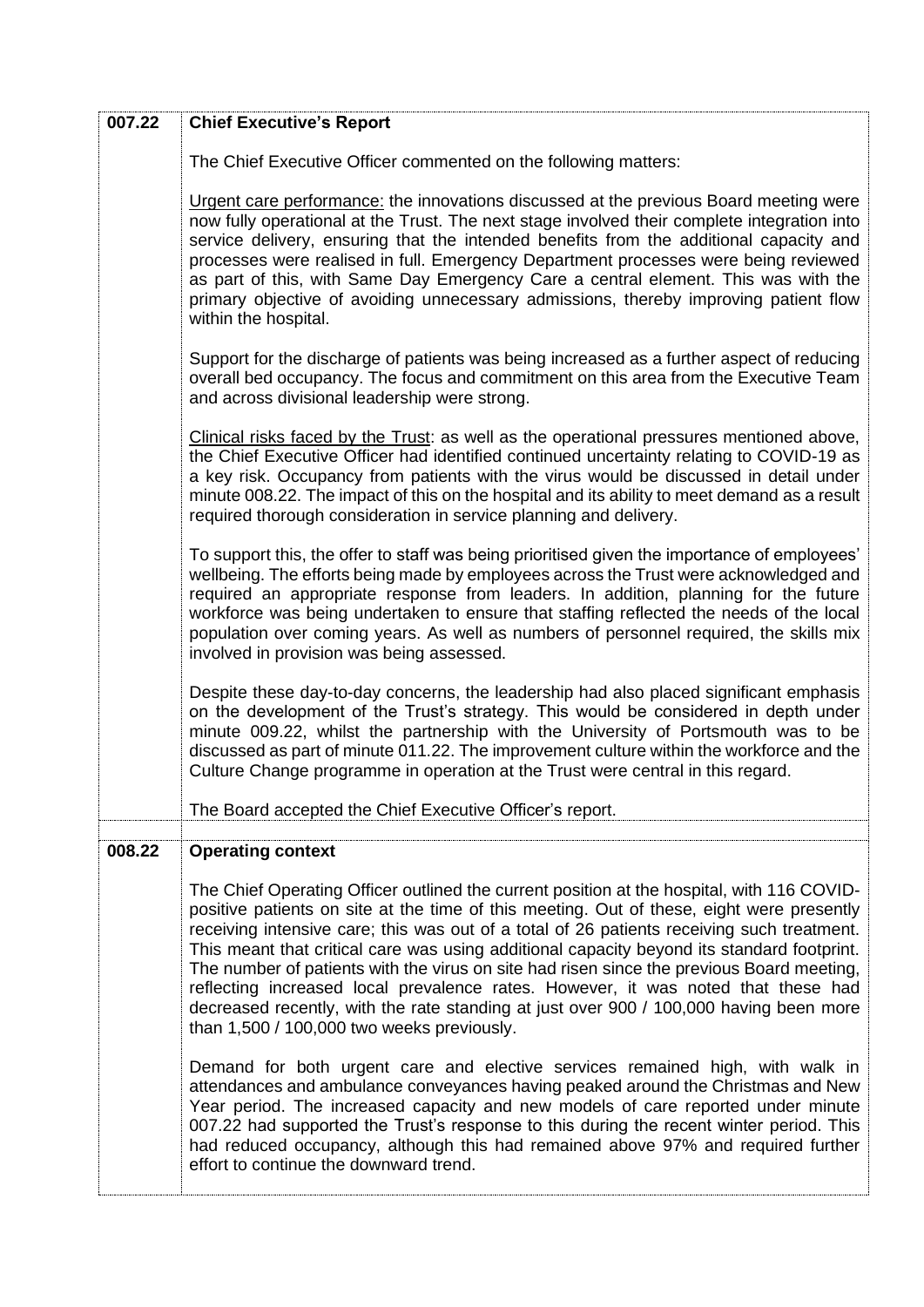Whilst additional wards had been provided to mitigate this, the requirement to close inpatient beds due to infection prevention and control measures had negated some of this additionality. At the time of this meeting, 30 beds were unoccupied to enable the safe cohorting of patients. Meanwhile, the prioritisation of urgent and cancer patient was ongoing and had seen a decline in the number of patients awaiting such treatment for long periods.

Workforce sickness absence stood at 5.4%, with an additional 0.6% self-isolating. This was an improvement on the situation presented to Board in November 2021. Greater details on this would be presented under minute 016.22.

Vivek Srivastava inquired as the volume of patients who were being treated through Same Day Emergency Care and the impact of this on admissions. The Chief Operating Officer responded that the rate of patients being cared through this pathway had increased from 30% to 42% in some specialties. This had been a positive change, with the long-term ambition being for 50% of cases to be resolved through this pathway. The Chairman asked whether staffing issues had placed limitations on this initiative. The Chief Operating Officer replied that the pace with which the model had been implemented meant that deployment of clinicians would be revised to reflect requirements. The eventual aim was to introduce a nurse-led model, with Advanced Care Practitioners to provide a vital element in the support for this.

The Medical Director referred to the evolution of care models at the Trust, with any resulting workforce gaps being identified and resolved as appropriate. The implementation of Same Day Emergency Care may prove particularly challenging for frailty services and acute medicine given national staffing issues for these areas. However, it was recognised that increased levels of employment were required for the processes which enabled the effective and efficient treatment of patients through this route. Nevertheless, the level of clinical engagement with the new system was a promising indicator for the realisation of the concomitant culture change needed to deliver Same Day Emergency Care. The progress made by acute oncology was proving to be a role model in this regard.

The Chief Executive Officer observed that the level of change achieved over a short period made its management a paramount concern. The embedding of these innovations required clarity on their purpose and the measurement of their efficacy. Those involved would need to be empowered to ask the right questions to work out their role in delivering improvement. Reporting was being developed to provide Board-level oversight of the progress being made, with Quality and Performance Committee also reviewing the metrics used to achieve this. The Chairman requested that a clear narrative on this should be provided in that committee's feedback to Trust Board over coming months.

### **Action: DGR / COO / CN / MD / Board Secretary**

Gary Hay sought guidance as to how staff were being made aware of the various priorities emphasised above. The Chief Executive Officer had been ensuring that messaging stressed the importance of timely patient discharge as an enabler for other objectives. Whilst this may be most apparent in Medicine and Urgent Care, the theme was central in discussions with all clinical divisions at the Trust. System partners were also receiving similar messages when they were being informed on the assistance they could offer to the **Trust** 

Christine Slaymaker noted that the number of patients deemed medically optimised for discharge remained above the desired level. As a result, she queried whether activity relating to front door admissions would address this. The Chief Operating Officer concurred that this was an important matter and was included in internal and external discussions. The recent focus on Same Day Emergency Care and other methods of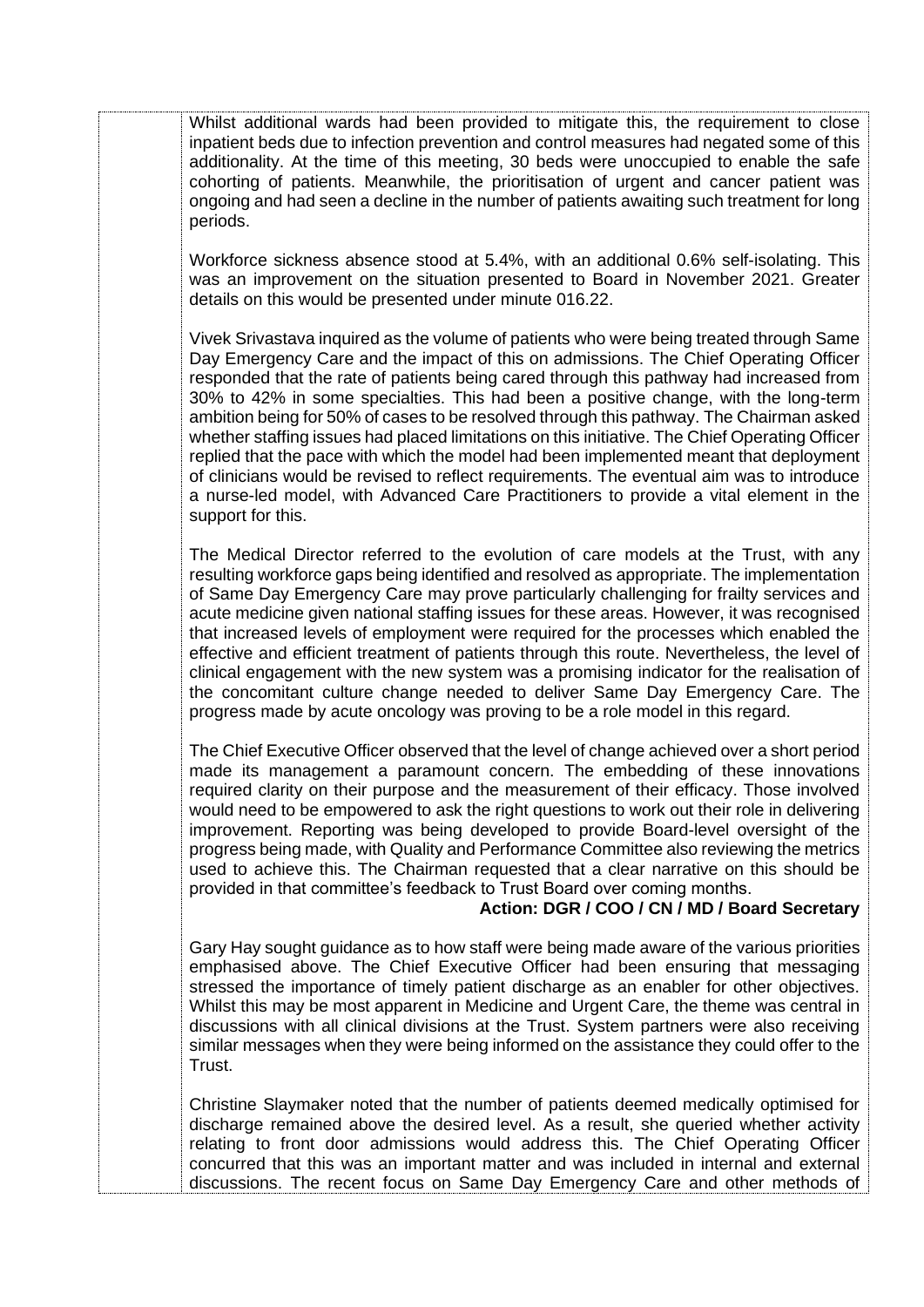reducing admissions had arisen given their recent introduction. However, the discharge of patients who were ready for transfer to an alternative care setting remained a priority and had been such for a considerable time. The incident command structure set up across the local healthcare system was considering the matter and was likely to remain in place for the foreseeable future. This had already delivered improvements in key areas such as patient length of stay, whilst the number of patients who were medically optimised for discharge had reduced over time.

In terms of the military partnership, Joint Defence Group South continued to offer support. This had a focus on agile response to allow the Trust's functioning to reflect the changing realities of situations it faced. Inga Kennedy was working alongside her former colleagues, with the offer presented from the military being subject to change given the political volatility currently being experienced in areas such as Afghanistan and Ukraine. In addition, other trusts often made requests for personnel from this source. Despite this, they continued to provide a valuable and recognised element in the Trust's response to the issues it faced. The Chief Nurse engaged with those involved in providing this assistance as required to support staff resilience. In particular, the operation of tiger teams had been appreciated by all concerned. The Chief Operating Officer added that their assistance had proved invaluable during the water leak on  $7<sup>th</sup>$  January 2022.

The Board noted the report.

## **009.22 Quarterly strategy update**

The Director of Strategy and Performance summarised the work undertaken on the corporate strategy during the second and third quarters of the financial year. As discussed previously under several items at this meeting, the Trust had been implementing change whilst responding to significant service demands. In terms of planning for this, Strategy Into Action was being developed. This was with a view to ensuring that everyday activity was connected to strategic objectives, with a series of key metrics identified to measure the degree to which this was achieved. These focused on the elimination of avoidable delays, avoidable patient harm, the maintenance of an environment within which staff could continually improve, the provision of an excellent workplace and delivery of services within the Trust's budget.

Trust Board and the Trust Leadership Team were providing oversight of this, with a series of supporting mechanisms being put in place to assist these ambitions. To this end, a series of strategic initiatives (e.g. "Proud to be PHU", University hospital) had been nominated and assigned executive-level ownership. Breakthrough objectives were established to address the areas identified as requiring the greatest improvement within the next year.

Regarding patient delays, the system operating plan for the second half of 2021 – 22 had included the Emergency Care Centre, establishment of additional bedded capacity and the Medical Village amongst other measures targeting this. In addition, an acute collaborative had been formed to assist with the response across the local healthcare system.

Safe, high quality care had seen the roll out of Delivering Excellence Every Day in four wards, with the adoption of the accreditation methodology as part of this. Clinical Fridays continued to be used as a forum for the discussion of staff experiences and sharing of potential improvements. Research remained a central element for this initiative.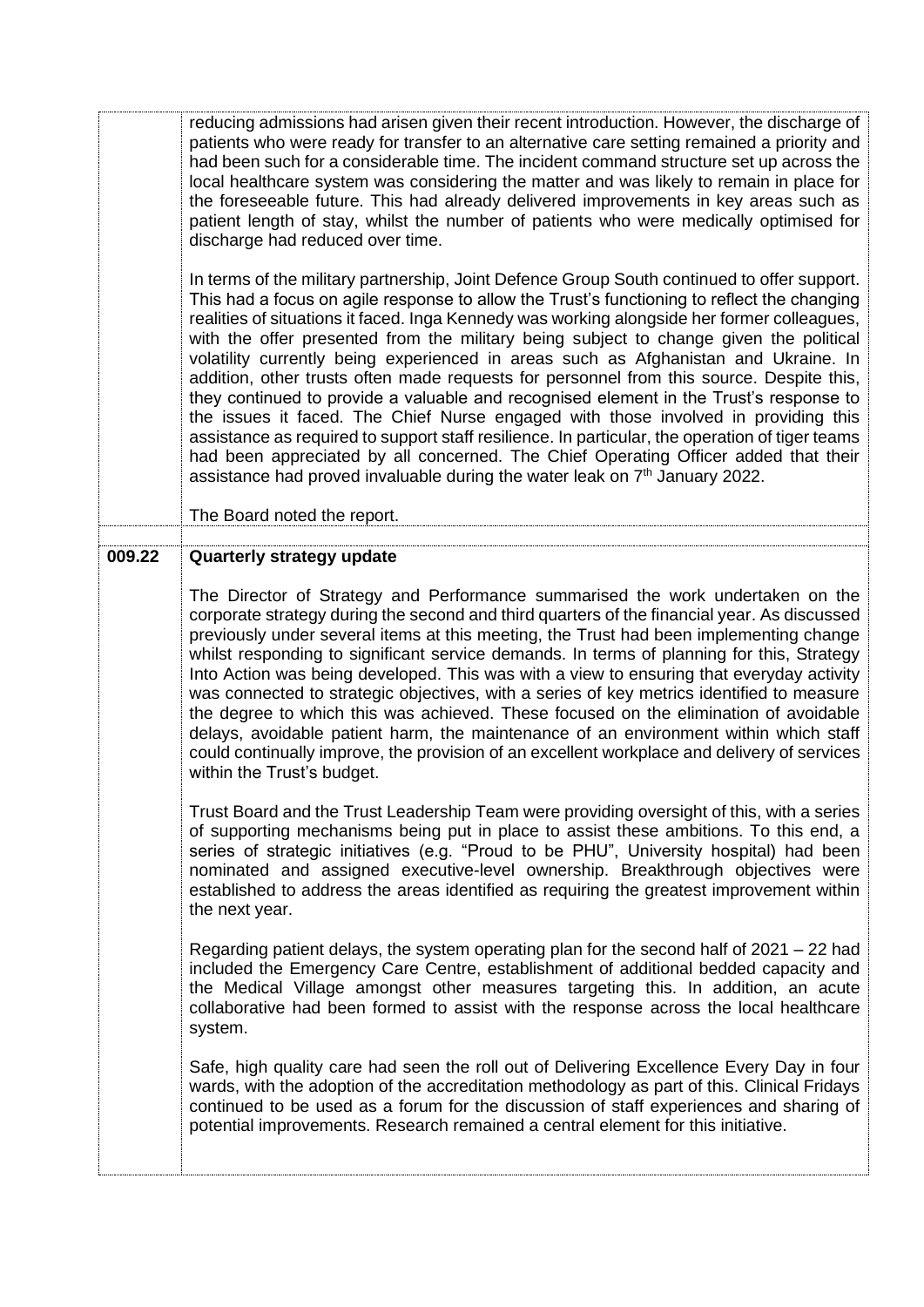|        | The Trust remained on track for the delivery of a breakeven position for $2021 - 22$ . In<br>addition, capital expenditure had been planned to achieve budget whilst providing the<br>infrastructure required for the development of the site. The capability of the workforce was<br>being developed through the Culture Change programme, which had been the subject of<br>a session at the Board Development Day in October 2021. An equality, diversity and<br>inclusion strategy was being developed, with a completion date of February 2022 which<br>is currently on track.                                                                                      |
|--------|-------------------------------------------------------------------------------------------------------------------------------------------------------------------------------------------------------------------------------------------------------------------------------------------------------------------------------------------------------------------------------------------------------------------------------------------------------------------------------------------------------------------------------------------------------------------------------------------------------------------------------------------------------------------------|
|        | The improvement agenda was intended to provide the platform for continuous staff<br>development. A series of events had been held over recent weeks, with the Emergency<br>Department the current focus and ophthalmology to be covered soon. Quality<br>improvement work continued across the Trust.                                                                                                                                                                                                                                                                                                                                                                   |
|        | Inga Kennedy asked how this work would interact with Delivering Excellence. She also<br>inquired as to how reporting on the balanced scorecard attached to the report could evolve<br>to provide an overview on progress. The Director of Communications and Engagement<br>was developing a strategy for her area, for presentation to Trust Board on 25 <sup>th</sup> May 2022.<br>This would be one of the enabling strategies with links to the workforce aspects of the<br>corporate document. As part of this, it would include a variety of real-life examples to make<br>the strategy more applicable to the reality of work at the Trust.<br><b>Action: DCE</b> |
|        | The Director of Strategy and Performance was updating the balanced scorecard as part<br>of the strategy's review and Delivering Excellence. The inclusion of trend data and an<br>analytical narrative would form part of this for the scorecard's next presentation to the<br>Board in May 2022.                                                                                                                                                                                                                                                                                                                                                                       |
|        | <b>Action: DSP</b>                                                                                                                                                                                                                                                                                                                                                                                                                                                                                                                                                                                                                                                      |
|        |                                                                                                                                                                                                                                                                                                                                                                                                                                                                                                                                                                                                                                                                         |
|        | The Board noted the report.                                                                                                                                                                                                                                                                                                                                                                                                                                                                                                                                                                                                                                             |
| 010.22 | <b>Board Assurance Framework</b>                                                                                                                                                                                                                                                                                                                                                                                                                                                                                                                                                                                                                                        |
|        | The Director of Governance and Risk set out the proposed version of the framework, with<br>the changes to the risk ratings and entries covered in the report. David Parfitt requested<br>that the target dates for BAF1 (system-wide pressure on the urgent care pathway) and<br>BAF3 (application of compassionate care) should be reviewed prior to its next<br>presentation. This would be completed in conjunction with the relevant executive leads.<br><b>Action: DGR</b>                                                                                                                                                                                         |
|        | The Board adopted the Board Assurance Framework as presented.                                                                                                                                                                                                                                                                                                                                                                                                                                                                                                                                                                                                           |
| 011.22 | <b>University hospital</b>                                                                                                                                                                                                                                                                                                                                                                                                                                                                                                                                                                                                                                              |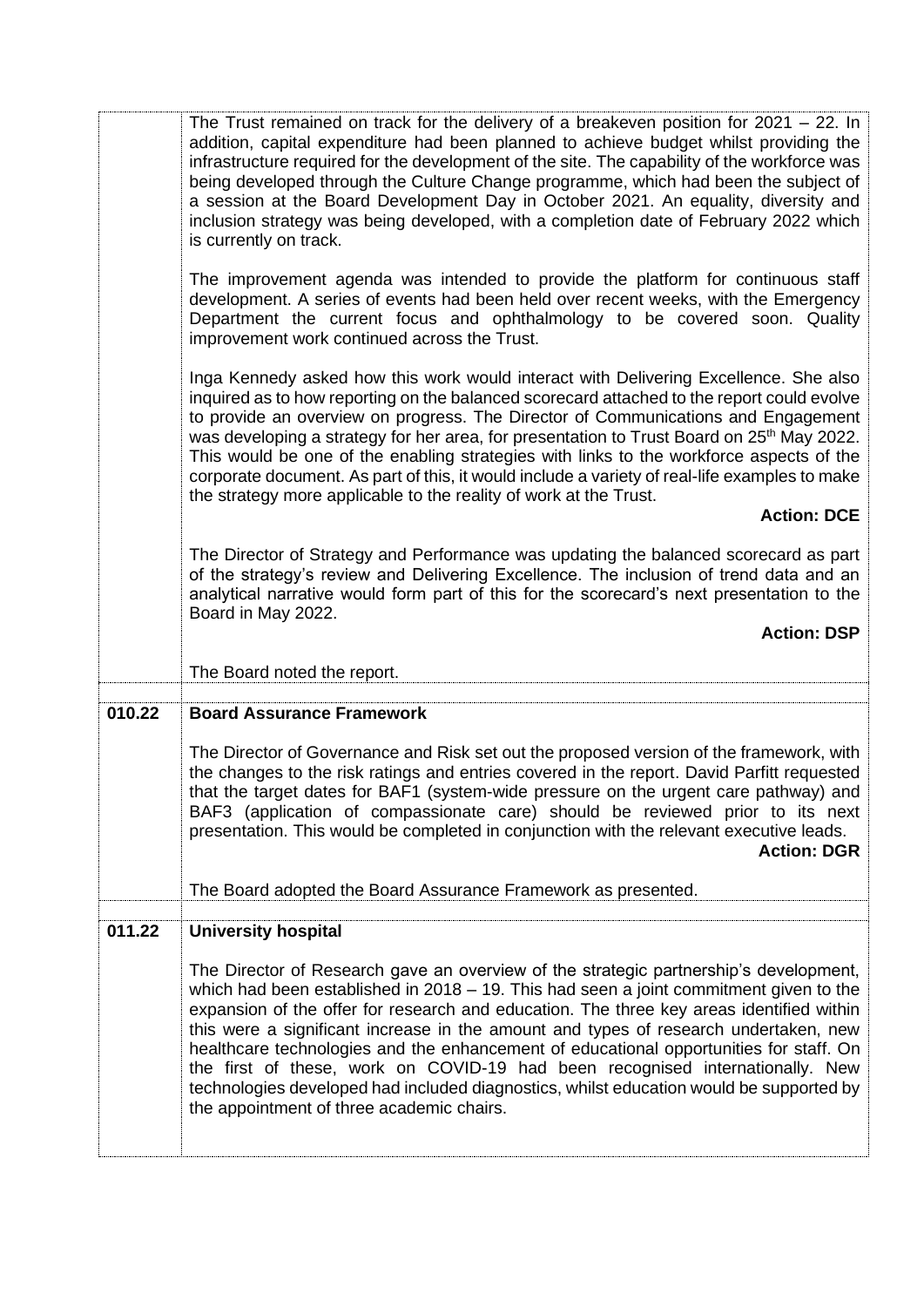The recruitment of volunteers to clinical trials continued to be an area of high achievement. Much of this was due to collaborative work with University of Portsmouth, which had supported the Trust in becoming a leader within the sector for the region. Areas which had seen much activity in this area were cancer and COVID-19, reflecting the needs of the local population. The genomic research project with the University was also delivering benefits which were being covered in the international medical press. Meanwhile, a project on the increased immunity offered by the booster vaccine for coronavirus had been used to inform national policy.

Funding had been allocated to the vaccination hub in Portsmouth, with this work focusing on sections of the population who had below-average compliance rates. The joint data research programme was being developed, with chairs to be appointed to support this work as appropriate. The work of the function was being recognised through awards such as the NHS Foundation Programme.

The business support programme for the partnership currently included over 200 companies. It was intended that this would assist with the provision of innovation through the supply of technology and expertise. Clinical trials were being held as part of this, ensuring that clinical technology could be applied to service delivery. Honorary appointments had increased, ensuring that appropriate governance was in place to support the work being undertaken.

A series of events had been held to consider the possible appointment of academic chairs. These had identified workforce, joint infrastructure, partnerships and functioning governance systems as crucial in the delivery of successful NHS university hospitals. As a result, these would be the focus of the appointments to be made to the joint chairs, with the process to be overseen by a sub-group reporting to Quality and Performance Committee.

Future activity may include climate action and research on plastic waste in healthcare. The health inequalities in the local population also appeared to be an area which would benefit from further work.

Graham Galbraith welcomed the potential appointments and designated focus of work. He requested an opportunity to present his ambitions to the Trust's senior leadership to maintain the momentum behind the partnership. The development of the Medical School was nominated as a vital area for activity to increase the prominence of the relationship across both organisations. Nominations for the Project Delivery Group were also required. Vivek Srivastava also commended the work undertaken, with the importance of protected time for teaching in arrangements for educators with clinical responsibilities raised as an issue.

The Director of Research had placed the role of joint facilitator out to advertisement, with several indications of interest having been received. The university hospital strategic initiative was included in Delivering Excellence and would therefore have regular oversight from Trust Leadership Team. This would ensure appropriate prioritisation for its activities over the foreseeable future. The importance of further appointments was recognised, with the benefits of recruiting chief investigations demonstrating the improvements that could be delivered.

Roger Burke-Hamilton linked this work to the corporate strategy considered under minute 009.22, with the partnership crucial in translating objectives into reality. Outreach within the local community and businesses would also assist in this regard. The Director of Communications and Engagement was co-leading on this area for Delivering Excellence, with key contacts within the University of Portsmouth being identified. Work within the local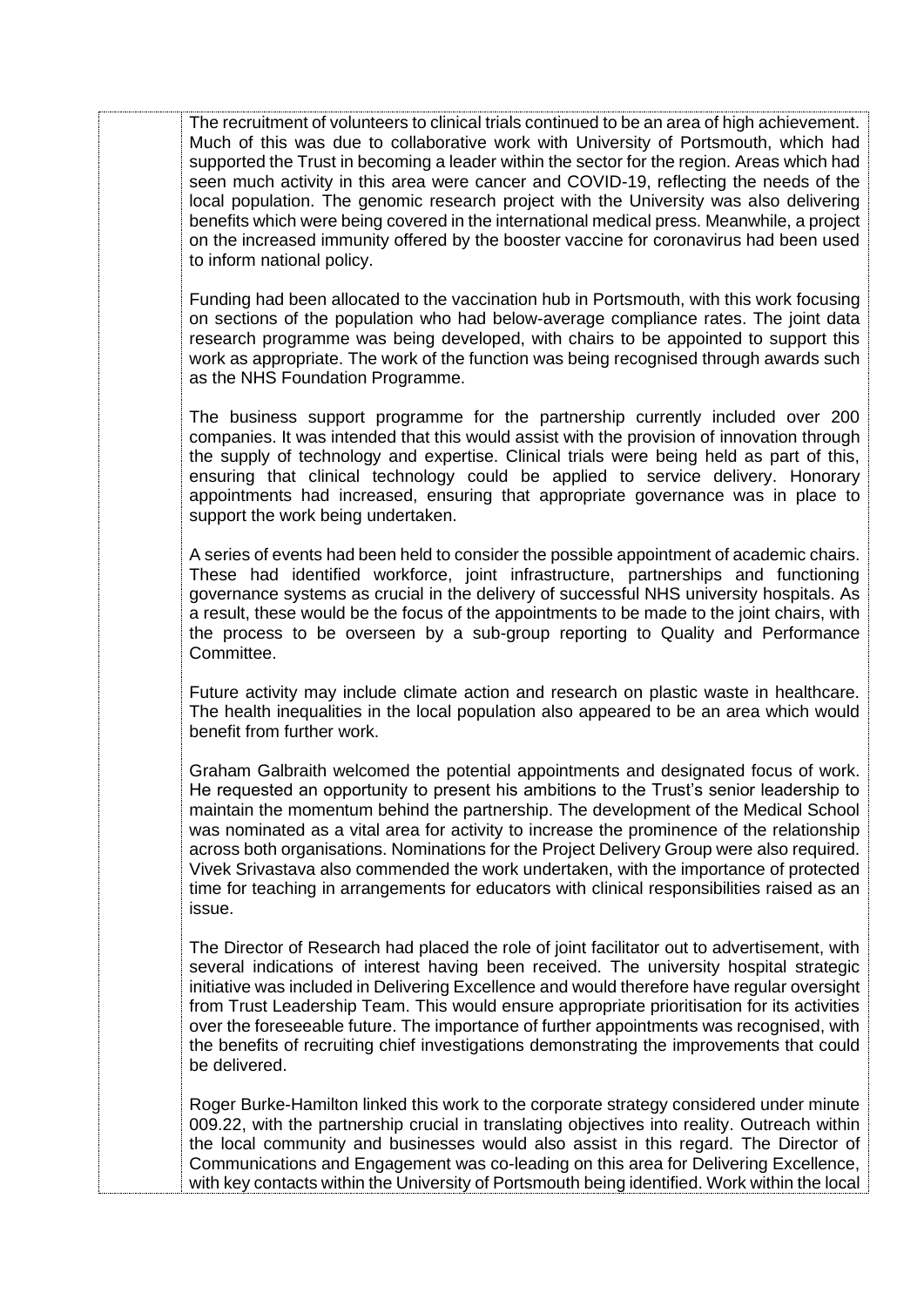|        | community would be advanced on this basis. The Director of Research added that the two<br>additional posts had been recruited after the work undertaken on the vaccination hub.                                                                                                                                                                                                                                                                                                                                                                                                                                                                                                                                                                                                                                                                                                                                                                                                                           |
|--------|-----------------------------------------------------------------------------------------------------------------------------------------------------------------------------------------------------------------------------------------------------------------------------------------------------------------------------------------------------------------------------------------------------------------------------------------------------------------------------------------------------------------------------------------------------------------------------------------------------------------------------------------------------------------------------------------------------------------------------------------------------------------------------------------------------------------------------------------------------------------------------------------------------------------------------------------------------------------------------------------------------------|
|        | The Chief Executive Officer would ensure that work on the university hospital was<br>prioritised appropriately, with the aspects delivering the greatest initial benefit to<br>commence first. The appointment of the academic chairs had been selected for activity on<br>this basis. The joint facilitator would take responsibility for identifying the aspects which<br>would be selected for these efforts.                                                                                                                                                                                                                                                                                                                                                                                                                                                                                                                                                                                          |
|        | The Board noted the report.                                                                                                                                                                                                                                                                                                                                                                                                                                                                                                                                                                                                                                                                                                                                                                                                                                                                                                                                                                               |
| 012.22 | <b>Quality and Performance Committee feedback</b>                                                                                                                                                                                                                                                                                                                                                                                                                                                                                                                                                                                                                                                                                                                                                                                                                                                                                                                                                         |
|        |                                                                                                                                                                                                                                                                                                                                                                                                                                                                                                                                                                                                                                                                                                                                                                                                                                                                                                                                                                                                           |
|        | The Maternity Champion (Inga Kennedy) noted the impact that the themes already<br>discussed had on quality and performance. Whilst operational pressures could be<br>detrimental to service delivery, the new models of care and facilities were designed to<br>improve provision and its quality. In this context, the issues raised regarding pressure<br>ulcers, falls and associated infection by the Committee had been anticipated. The pausing<br>of the electronic prescribing and medicine administration system had been paused due to<br>technical matters.                                                                                                                                                                                                                                                                                                                                                                                                                                    |
|        | Despite this, delivery on the constitutional cancer standards remained positive. The work<br>of the Family Liaison Team continued to be valued across the Trust and had been<br>presented to NHS England as an example of best practice. The maternity services section<br>for inclusion in the Integrated Performance Report continued to be developed, with its<br>presentation anticipated by the end of 2021 - 22. The Board Risk Register would be<br>revisited once the Trust's implementation of a new system had increased the functionality<br>for incident reporting.                                                                                                                                                                                                                                                                                                                                                                                                                           |
|        | The Committee had undertaken a significant discussion on the quality improvement work<br>of the Getting It Right First Time programme and its potential benefits. Over coming<br>months, meetings would continue to focus on the maintenance of quality and safety in the<br>context of high demand and the impact of the new models of care on delivery.                                                                                                                                                                                                                                                                                                                                                                                                                                                                                                                                                                                                                                                 |
|        | The Board approved the Board Risk Register.                                                                                                                                                                                                                                                                                                                                                                                                                                                                                                                                                                                                                                                                                                                                                                                                                                                                                                                                                               |
| 013.22 | Safety, quality and operational performance report analysis                                                                                                                                                                                                                                                                                                                                                                                                                                                                                                                                                                                                                                                                                                                                                                                                                                                                                                                                               |
|        | The Medical Director highlighted the anticipated impact of continued demand on areas<br>such as pressure ulcers and falls. Mitigation was being put in place, with communications<br>to staff emphasising the importance of clinical prioritisation in achieving the best outcomes<br>for patients. There had been a rise in cardiac arrests; analysis was currently endeavouring<br>to establish if this was likely to become a trend. At present, the view was that this was not<br>the case. As a result, work was being undertaken with governance bodies such as the<br>Deteriorating Patient Group to provide a proportionate response to the situation.<br>In terms of positive progress, the number of oxygen safety incidents had declined<br>considerably and consistently over the previous 12 months. This had been based on a<br>focused multidisciplinary approach to the matter and was commended by Quality and<br>Performance Committee at its meeting on 20 <sup>th</sup> January 2022. |
|        |                                                                                                                                                                                                                                                                                                                                                                                                                                                                                                                                                                                                                                                                                                                                                                                                                                                                                                                                                                                                           |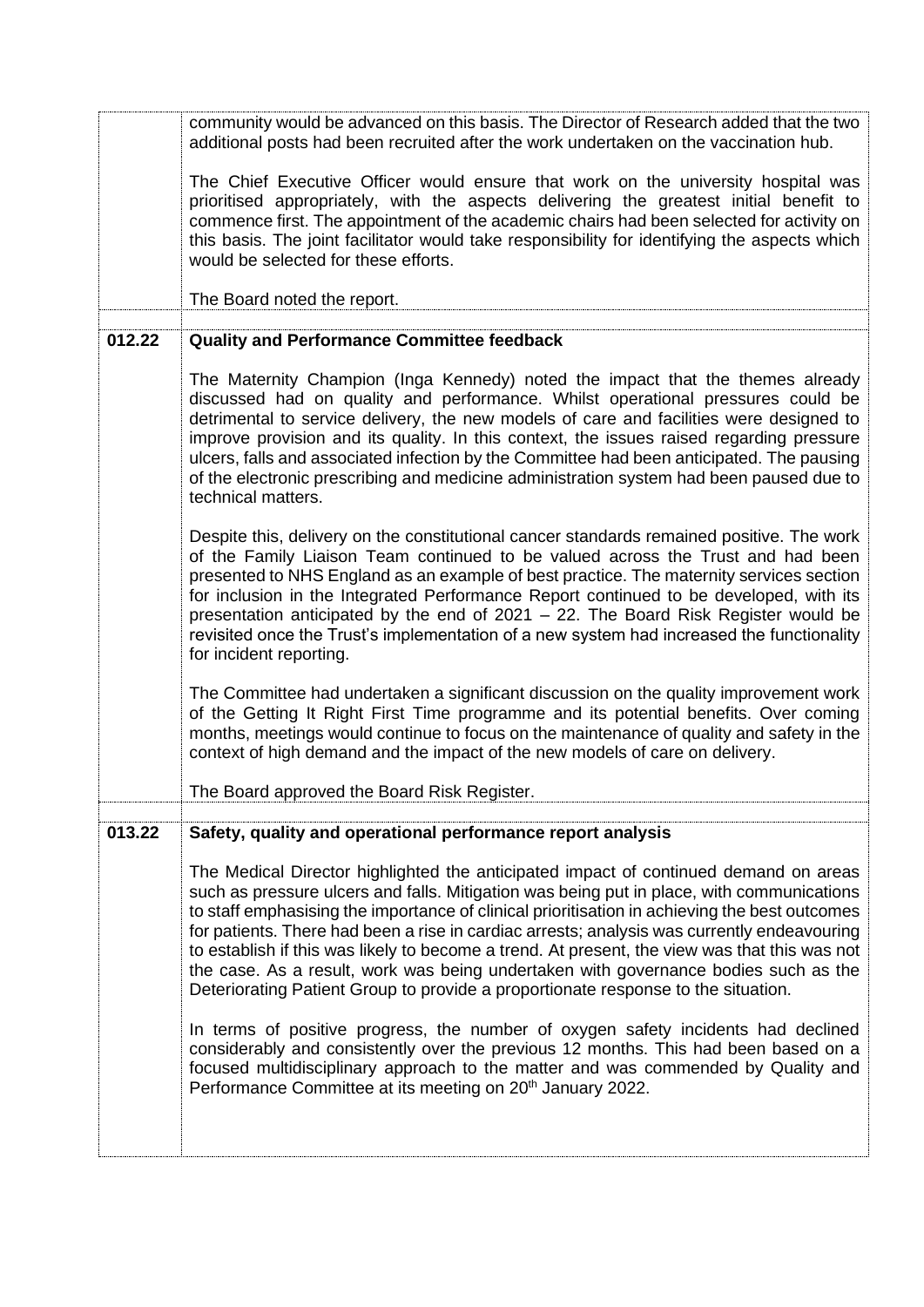| The Chief Nurse would be undertaking actions to support staff in addressing the number<br>of falls at the hospital. The Chief Executive Officer noted that reducing these was a stated<br>objective in Delivering Excellence. As a result, detailed analysis of this was presented to<br>Trust Leadership Team monthly. The matter was also included in the ward accreditation<br>process. Real time feedback was still at the pilot stage, whilst visiting policies would be<br>reviewed given the positive impact family contact had on patient experience. However,<br>any such amendments would be mindful of infection prevention and safety considerations.<br>The Chief Operating Officer discussed the Emergency Care Centre, which was receiving<br>an average of over 30 patients per day. This had alleviated pressure on the pre-existing<br>Emergency Department, with plans being implemented to increase the level of activity it<br>undertook. The establishment of the additional bedded capacity (formerly referred to as<br>the modular wards) had supported the establishment of the Medical Village model. Work<br>was being undertaken with South Central Ambulance Service and other partners on the<br>direct conveyance of patients to Same Day Emergency Care. This was to assist with the<br>ambition of treating 50% of emergency patients through this pathway, as stated in minute |
|------------------------------------------------------------------------------------------------------------------------------------------------------------------------------------------------------------------------------------------------------------------------------------------------------------------------------------------------------------------------------------------------------------------------------------------------------------------------------------------------------------------------------------------------------------------------------------------------------------------------------------------------------------------------------------------------------------------------------------------------------------------------------------------------------------------------------------------------------------------------------------------------------------------------------------------------------------------------------------------------------------------------------------------------------------------------------------------------------------------------------------------------------------------------------------------------------------------------------------------------------------------------------------------------------------------------------------------------------------------------------------------------------------------|
| 008.22.<br>Older Person's Same Day Emergency Care had been implemented with the support of<br>the Geriatrician Team. This was currently receiving approximately 10 patients per day and<br>was also redirecting cases where appropriate. This was also intended to be extended over<br>coming months. The oncology Same Day Emergency Care service was providing early,<br>visible benefits and had been identified as an exemplar for the rest of the Trust.<br>Eight out the nine cancer standards had been achieved in November 2021. However, it<br>was anticipated that workforce pressures and an increase in consultant referrals had<br>caused this position to decline in December. This was likely to be the subject of detailed<br>reporting to Trust Board relatively soon.                                                                                                                                                                                                                                                                                                                                                                                                                                                                                                                                                                                                                          |
| The Board noted the report.                                                                                                                                                                                                                                                                                                                                                                                                                                                                                                                                                                                                                                                                                                                                                                                                                                                                                                                                                                                                                                                                                                                                                                                                                                                                                                                                                                                      |
| <b>Finance and Infrastructure Committee feedback</b>                                                                                                                                                                                                                                                                                                                                                                                                                                                                                                                                                                                                                                                                                                                                                                                                                                                                                                                                                                                                                                                                                                                                                                                                                                                                                                                                                             |
| The Committee Chair (Christine Slaymaker) had operated a streamlined agenda over<br>recent meetings. This was in line with national guidance issued to reduce the reporting<br>workload for NHS trusts during the current wave of the pandemic. The main themes<br>discussed by the Committee had been the Trust's financial performance after the third<br>quarter of $2021 - 22$ and planning for $2022 - 23$ . On the former, the Trust appeared on<br>track to deliver a breakeven year-end position. However, some potential risks to this had<br>been identified, including costs relating to the management of the pandemic, workforce<br>requirements and annual leave. The position appeared positive at system level as well.<br>Regarding the next financial year, the resource implications of the facilities and care<br>models discussed throughout this meeting may have a considerable financial impact on<br>2022 - 23. In particular, this applied to workforce costs. The meeting in February 2022                                                                                                                                                                                                                                                                                                                                                                                            |
| would have a focus on these future considerations.<br>The Committee had reviewed the water leak on $7th$ January 2022 and the response to it.<br>This had provided assurance that the factors which had caused the incident were under<br>investigation. The rapid actions which had allowed for the reopening of clinical areas on<br>the same day had been commended.                                                                                                                                                                                                                                                                                                                                                                                                                                                                                                                                                                                                                                                                                                                                                                                                                                                                                                                                                                                                                                          |
|                                                                                                                                                                                                                                                                                                                                                                                                                                                                                                                                                                                                                                                                                                                                                                                                                                                                                                                                                                                                                                                                                                                                                                                                                                                                                                                                                                                                                  |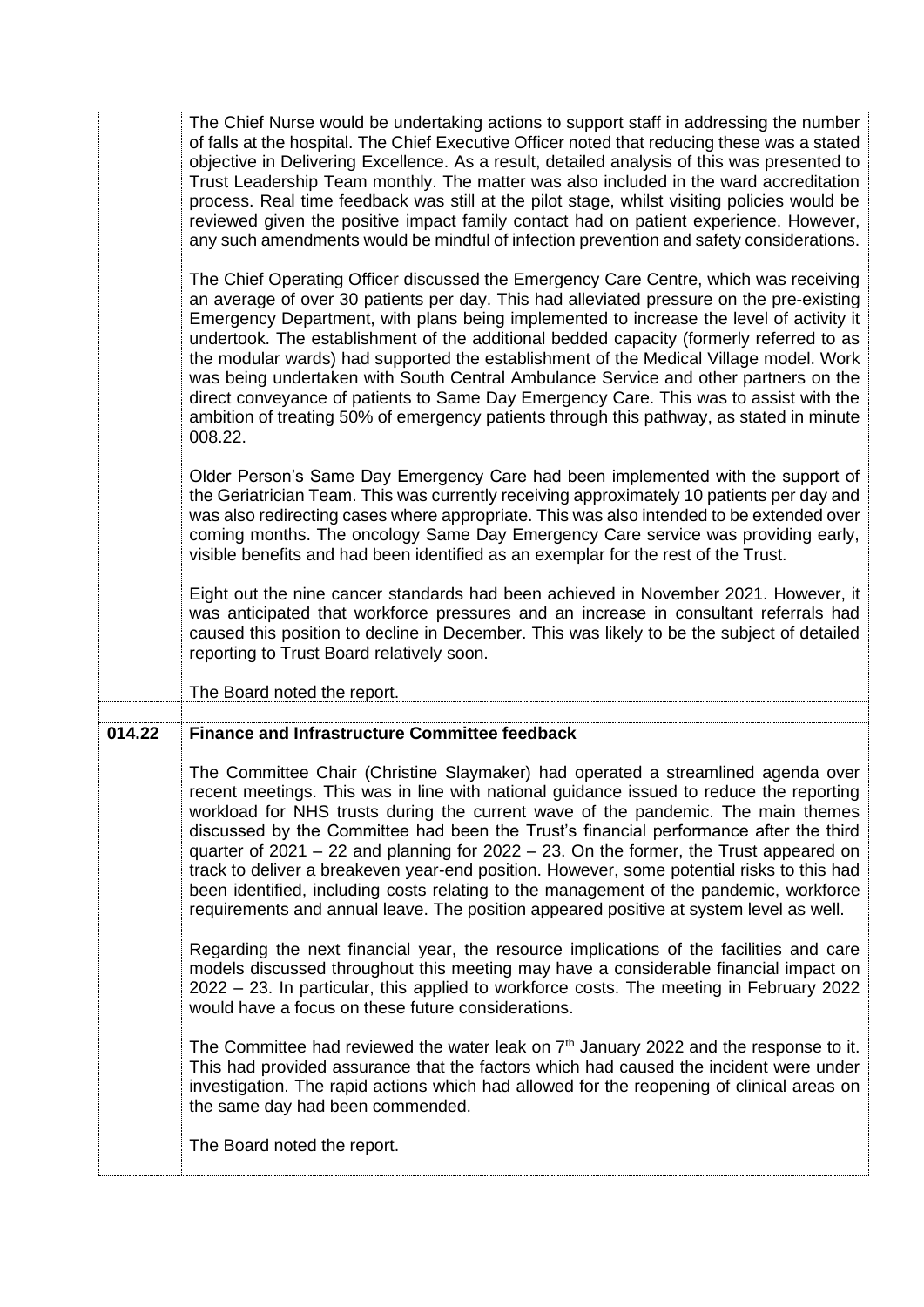| 015.22 | <b>Financial performance report analysis</b>                                                                                                                                                                                                                                                                                                                                                                                                                                                                                                                                                                                                                                                                                                                      |
|--------|-------------------------------------------------------------------------------------------------------------------------------------------------------------------------------------------------------------------------------------------------------------------------------------------------------------------------------------------------------------------------------------------------------------------------------------------------------------------------------------------------------------------------------------------------------------------------------------------------------------------------------------------------------------------------------------------------------------------------------------------------------------------|
|        | The Chief Financial Officer highlighted the small surplus in the month nine financial<br>position. This improvement from the previous month was largely based upon the growing<br>certainty on income that the Trust would be receiving and the £1.1 million rebate relating<br>to the Clinical Negligence Scheme for Trusts that had been confirmed.                                                                                                                                                                                                                                                                                                                                                                                                             |
|        | Initial analysis of the position of annual leave accrued estimated that the cost may increase<br>by just over £1 million. This was in addition to the £6.7 million accrued by the end of 2020<br>- 21 and was not presently funded in the Trust's current position. However, mitigation was<br>being planned and the situation was expected to be manageable. Temporary workforce<br>costs were likely to continue to rise in order to ensure that staff were able to support the<br>new facilities at the Trust. Despite this, the level of increase involved was not expected to<br>compromise the ability of the organisation to live within its means.                                                                                                        |
|        | Inga Kennedy sought clarification on the messages being given to staff on annual leave.<br>The Medical Director responded that the importance of rest for wellbeing was being<br>emphasised. However, it was recognised that the reduced options for activities during<br>leave (e.g. restrictions on foreign travel) had a negative impact on the appetite of<br>employees to take time off. This was combined with a desire to support the organisation<br>during a time of significant pressure and the associated unwillingness to step away from<br>work in this context.                                                                                                                                                                                    |
|        | The Board noted the report.                                                                                                                                                                                                                                                                                                                                                                                                                                                                                                                                                                                                                                                                                                                                       |
| 016.22 | Workforce and organisational development performance report                                                                                                                                                                                                                                                                                                                                                                                                                                                                                                                                                                                                                                                                                                       |
|        | The Chief Financial Officer reported that the increase of the funded workforce<br>establishment, staff turnover, sick leave and the vacancy rate were the key areas. As of<br>December 2021, the establishment stood at 8,059 full time equivalent posts. This was an<br>increase of over 400 employees since September 2021. This had been included in the<br>system plan for the second half of $2021 - 22$ and had continued the upward trend in the<br>size of the workforce over recent months. This increase was permanent and therefore the<br>recruitment to these positions would be substantive. In the interim, bank and agency staff<br>usage had increased to fill these roles. However, it was accepted that this was not a long-<br>term solution. |
|        | Staff turnover had increased recently, standing at 12.5% for December 2021. This<br>compared with a figure just under 10% at the start of $2021 - 22$ . The reasons for leaving<br>the organisation were being established and assessed by the People Team; the findings<br>would then inform the work on the Proud To Be PHU initiative. The NHS Staff Survey 2021<br>and the results of the internal quarterly questionnaire would also be used.                                                                                                                                                                                                                                                                                                                |
|        | Sickness had risen, with the Omicron variant of COVID-19 being the primary cause at the<br>turn of the year. However, the position had improved over the previous month. Vacancy<br>rates had increased significantly since the establishment had been raised; this reflected<br>the new positions which were awaiting recruitment.                                                                                                                                                                                                                                                                                                                                                                                                                               |
|        | Gary Hay welcomed the mitigation that had been put in place for workforce pressures over<br>recent months, with sickness rates not having reached the levels experienced at some<br>trusts. The Workforce and Organisational Development Committee would continue to<br>monitor other areas such as appraisal and training compliance. The NHS Staff Survey<br>2021 was due to be reported to Trust Board on 30 <sup>th</sup> March 2022. This would include<br>reference to both the overall impact of the pandemic on employees across the NHS and<br>the observations specific to the Trust.                                                                                                                                                                   |